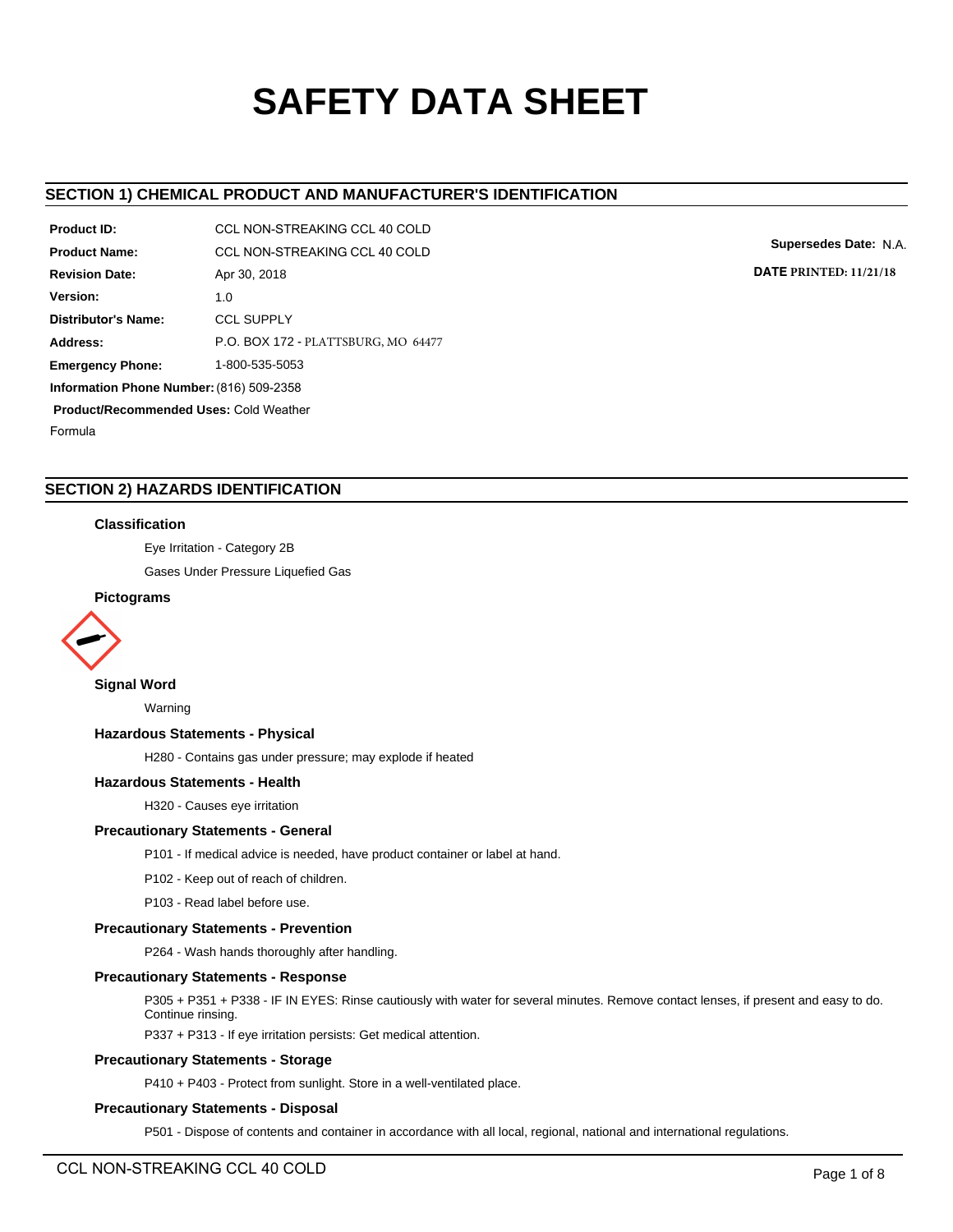# **SECTION 3) COMPOSITION, INFORMATION ON INGREDIENTS**

| <b>CAS</b>   | <b>Chemical Name</b> | % By Weight |
|--------------|----------------------|-------------|
| 0000064-17-5 | ETHYL ALCOHOL        | 10% - 20%   |
| 0000074-98-6 | <b>PROPANE</b>       | $1\% - 5\%$ |
| 0000106-97-8 | <b>BUTANE</b>        | $1\% - 5\%$ |
|              |                      |             |

Specific chemical identity and/or exact percentage (concentration) of the composition has been withheld to protect confidentiality.

# **SECTION 4) FIRST-AID MEASURES**

#### **Inhalation**

Remove to fresh air. Administer oxygen if needed. Apply artificial respiration if breathing has stopped. Get medical attention.

#### **Eye Contact**

Wash immediately with large volumes of fresh water for at least 15 minutes. Get medical attention.

#### **Skin Contact**

Wipe off with a towel. Wash with soap and water. Get medical attention if irritation persists.

#### **Ingestion**

Ingestion is not a likely route of exposure. Get medical attention if you feel unwell.

# **SECTION 5) FIRE-FIGHTING MEASURES**

#### **Suitable Extinguishing Media**

Foam, Alcohol foam, CO2, Dry Chemical, Water fog.

### **Unsuitable Extinguishing Media**

Water may be ineffective but can be used to cool containers exposed to heat or flame.

#### **Specific Hazards in Case of Fire**

Closed containers may explode from internal pressure build-up when exposed to extreme heat and discharge contents. Liquid content of container will not support combustion. Overexposure to decomposition products may cause a health hazard. Symptoms may not be readily apparent. Obtain medical attention. Hazardous decomposition products include carbon dioxide, carbon monoxide, and other toxic fumes.

# **Fire-Fighting Procedures**

Water may be used to cool containers to prevent pressure build-up and explosion when exposed to extreme heat.

#### **Special Protective Actions**

Wear goggles and use a self-contained breathing apparatus. If water is used, fog nozzles are preferred.

# **SECTION 6) ACCIDENTAL RELEASE MEASURES**

# **Emergency Procedure**

Avoid breathing vapors. Ventilate area. Remove all sources of ignition.

#### **Recommended Equipment**

Clean up with an absorbent material and place in closed containers for disposal.

## **Personal Precautions**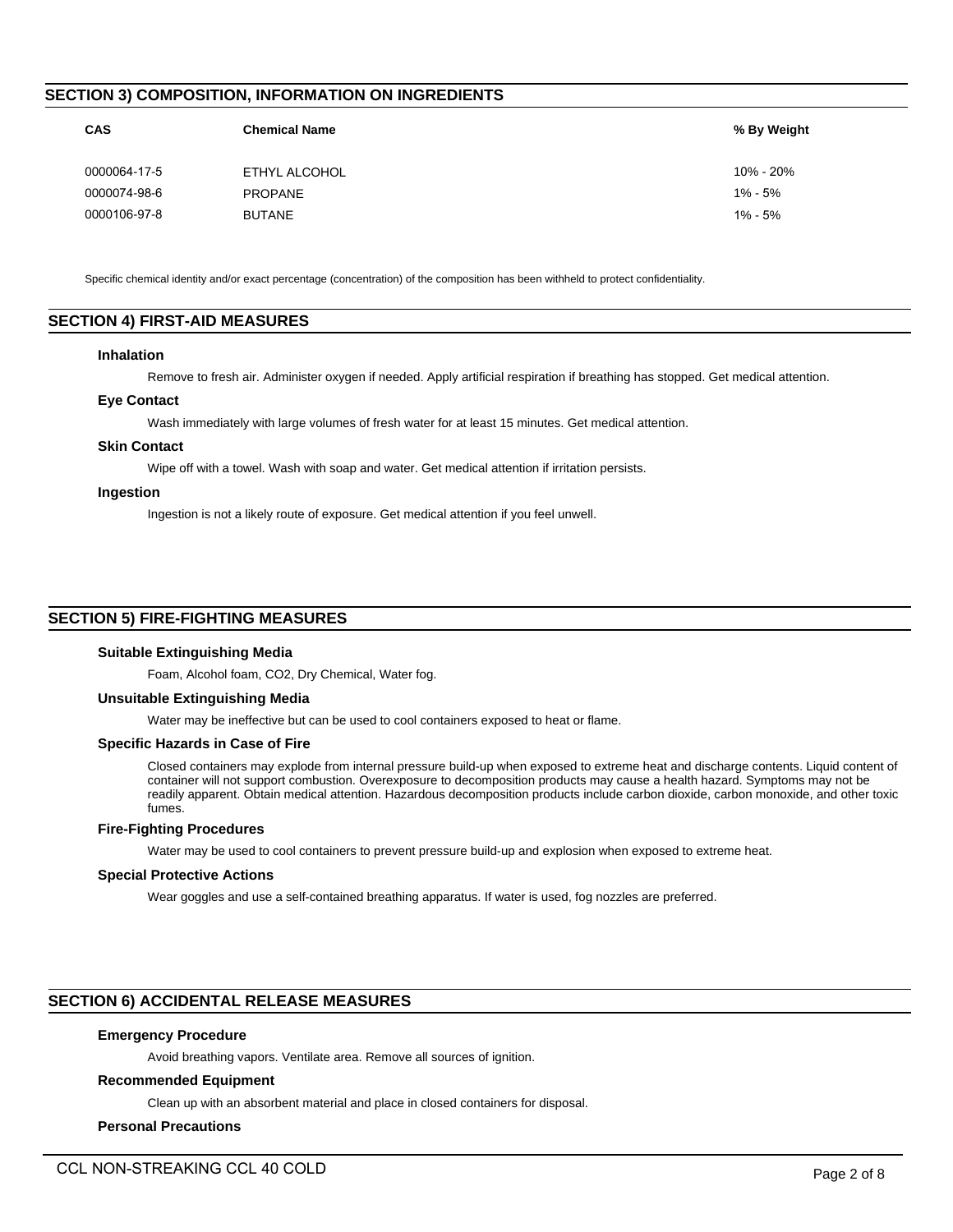# **Environmental Precautions**

Stop spill/release if it can be done safely.

# **SECTION 7) HANDLING AND STORAGE**

#### **General**

Do not puncture or incinerate (burn) cans. Do not stick pins, nails, or any other sharp objects into opening on top of can. Do not spray in eyes. Do not take internally.

## **Ventilation Requirements**

Use in a well ventilated place.

#### **Storage Room Requirements**

Store and use in a cool, dry, well-ventilated area. Do not store above 120°F. See product label for additional information.

# **SECTION 8) EXPOSURE CONTROLS, PERSONAL PROTECTION**

# **Eye Protection**

Safety glasses with side shields should be used if indicated. Eye wash and safety showers in the workplace are recommended.

## **Skin Protection**

Use solvent-resistant protective gloves for prolonged or repeated contact.

#### **Respiratory Protection**

In restricted areas, use approved chemical/mechanical filters designed to remove a combination of particles and vapor. In confined areas, use an approved air line respirator or hood. A self-contained breathing apparatus is required for vapor concentrations above PEL/TLV limits.

# **Appropriate Engineering Controls**

Ventilation should be sufficient to prevent inhalation of any vapors.

| <b>Chemical Name</b> | <b>OSHA</b><br>TWA<br>(ppm) | <b>OSHA</b><br><b>TWA</b><br>(mg/m3) | <b>OSHA</b><br>STEL<br>(ppm) | <b>OSHA</b><br><b>STEL</b><br>(mg/m3) | <b>OSHA</b><br>Tables (Z1,<br>Z2, Z3 | <b>OSHA</b><br>Carcinogen | <b>OSHA</b><br>Skin<br>designation | <b>NIOSH</b><br>TWA<br>(ppm) | <b>NIOSH</b><br>TWA<br>(mg/m3) | <b>NIOSH</b><br><b>STEL</b><br>(ppm) | <b>NIOSH</b><br><b>STEL</b><br>(mg/m3) | <b>NIOSH</b><br>Carcinogen |
|----------------------|-----------------------------|--------------------------------------|------------------------------|---------------------------------------|--------------------------------------|---------------------------|------------------------------------|------------------------------|--------------------------------|--------------------------------------|----------------------------------------|----------------------------|
| ETHYL ALCOHOL        | 1000                        | 1900                                 |                              |                                       |                                      |                           |                                    | 1000                         | 1900                           |                                      |                                        |                            |
| PROPANE              |                             |                                      |                              |                                       |                                      |                           |                                    | 800                          | 1900                           |                                      |                                        |                            |
| <b>BUTANE</b>        |                             |                                      |                              |                                       |                                      |                           |                                    | 800                          | 1900                           |                                      |                                        |                            |
|                      |                             |                                      |                              |                                       |                                      |                           |                                    |                              |                                |                                      |                                        |                            |
|                      |                             |                                      |                              |                                       |                                      |                           |                                    |                              |                                |                                      |                                        |                            |

| <b>Chemical Name</b> | <b>ACGIH</b><br><b>TWA</b><br>(ppm) | <b>ACGIH</b><br><b>TWA</b><br>(mg/m3) | <b>ACGIH</b><br><b>STEL</b><br>(ppm) | <b>ACGIH</b><br><b>STEL</b><br>(mg/m3) |
|----------------------|-------------------------------------|---------------------------------------|--------------------------------------|----------------------------------------|
| ETHYL ALCOHOL        |                                     |                                       | 1000                                 |                                        |
| <b>PROPANE</b>       | 1000                                |                                       |                                      |                                        |
| <b>BUTANE</b>        | 1000                                |                                       |                                      |                                        |
|                      |                                     |                                       |                                      |                                        |
|                      |                                     |                                       |                                      |                                        |
|                      |                                     |                                       |                                      |                                        |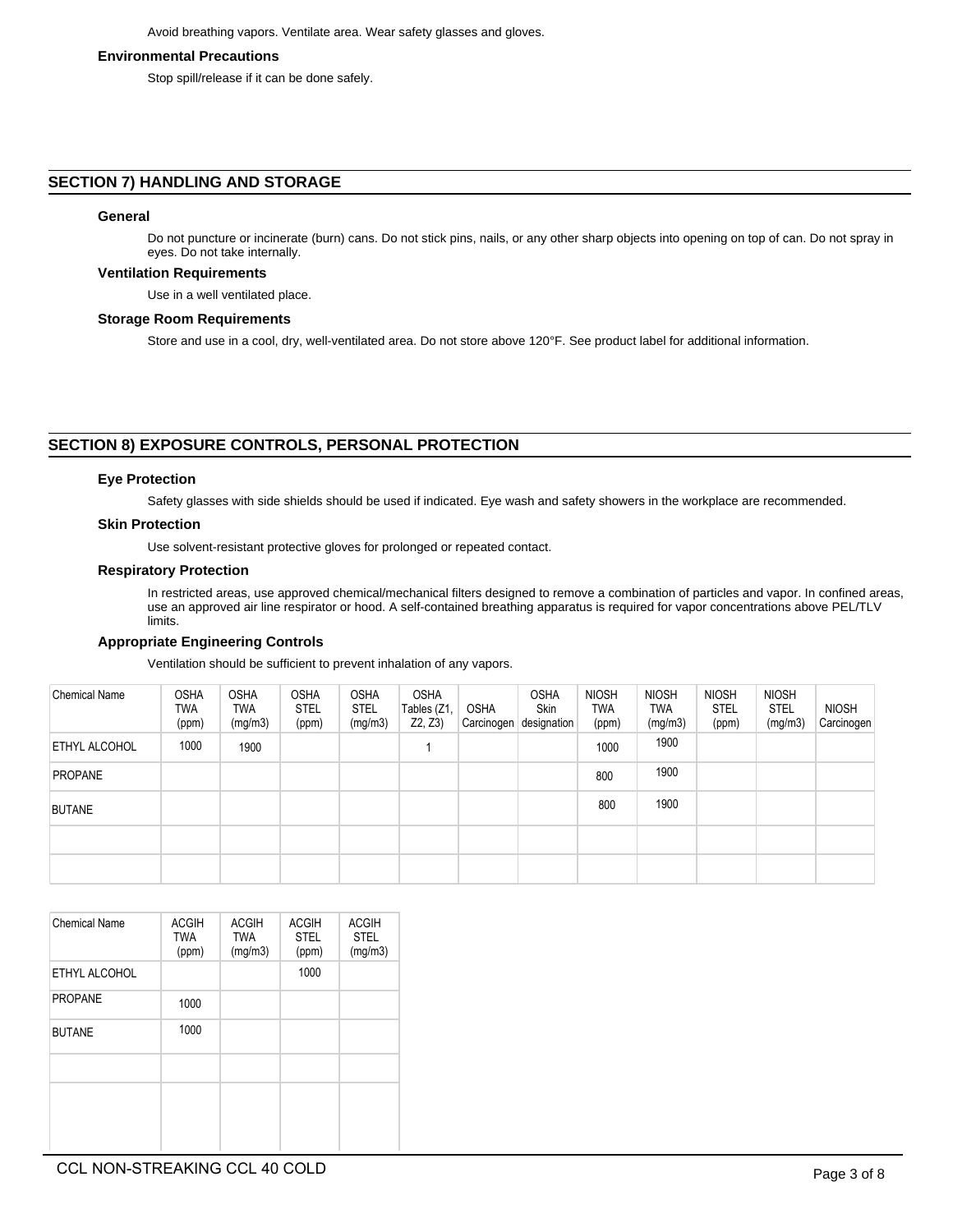|  | (C) - Ceiling limit |  |
|--|---------------------|--|
|  |                     |  |

# **SECTION 9) PHYSICAL AND CHEMICAL PROPERTIES**

# **Physical and Chemical Properties**

Content

| Density<br>Density VOC<br>% VOC | 7.957 lb/gal<br>1.671 lb/gal<br>21.0% |
|---------------------------------|---------------------------------------|
| Appearance                      | N.A.                                  |
| <b>Odor Threshold</b>           | N.A.                                  |
| Odor Description                | N.A.                                  |
| pH                              | 10                                    |
| <b>Water Solubility</b>         | N.A.                                  |
| Flammability                    | Level 1 aerosol                       |
| Flash Point Symbol              | N.A.                                  |
| <b>Flash Point</b>              | 105 F                                 |
| Viscosity                       | N.A.                                  |
| Lower Explosion Level           | N.A.                                  |
| <b>Upper Explosion Level</b>    | N.A.                                  |
| Vapor Density                   | Slower than ether                     |
| <b>Melting Point</b>            | N.A.                                  |
| <b>Freezing Point</b>           | N.A.                                  |
| Low Boiling Point               | N.A.                                  |
| High Boiling Point              | N.A.                                  |
| Decomposition Pt                | N.A.                                  |
| Auto Ignition Temp              | N.A.                                  |
| <b>Evaporation Rate</b>         | Slower than ether                     |

# **SECTION 10) STABILITY AND REACTIVITY**

# **Stability**

The product is stable under normal storage conditions.

# **Conditions to Avoid**

High temperatures.

# **Incompatible Materials**

None known.

# **Hazardous Reactions/Polymerization**

None known.

# **Hazardous Decomposition Products**

Hazardous decomposition products may include carbon dioxide, carbon monoxide, and other toxic fumes.

# **SECTION 11) TOXICOLOGICAL INFORMATION**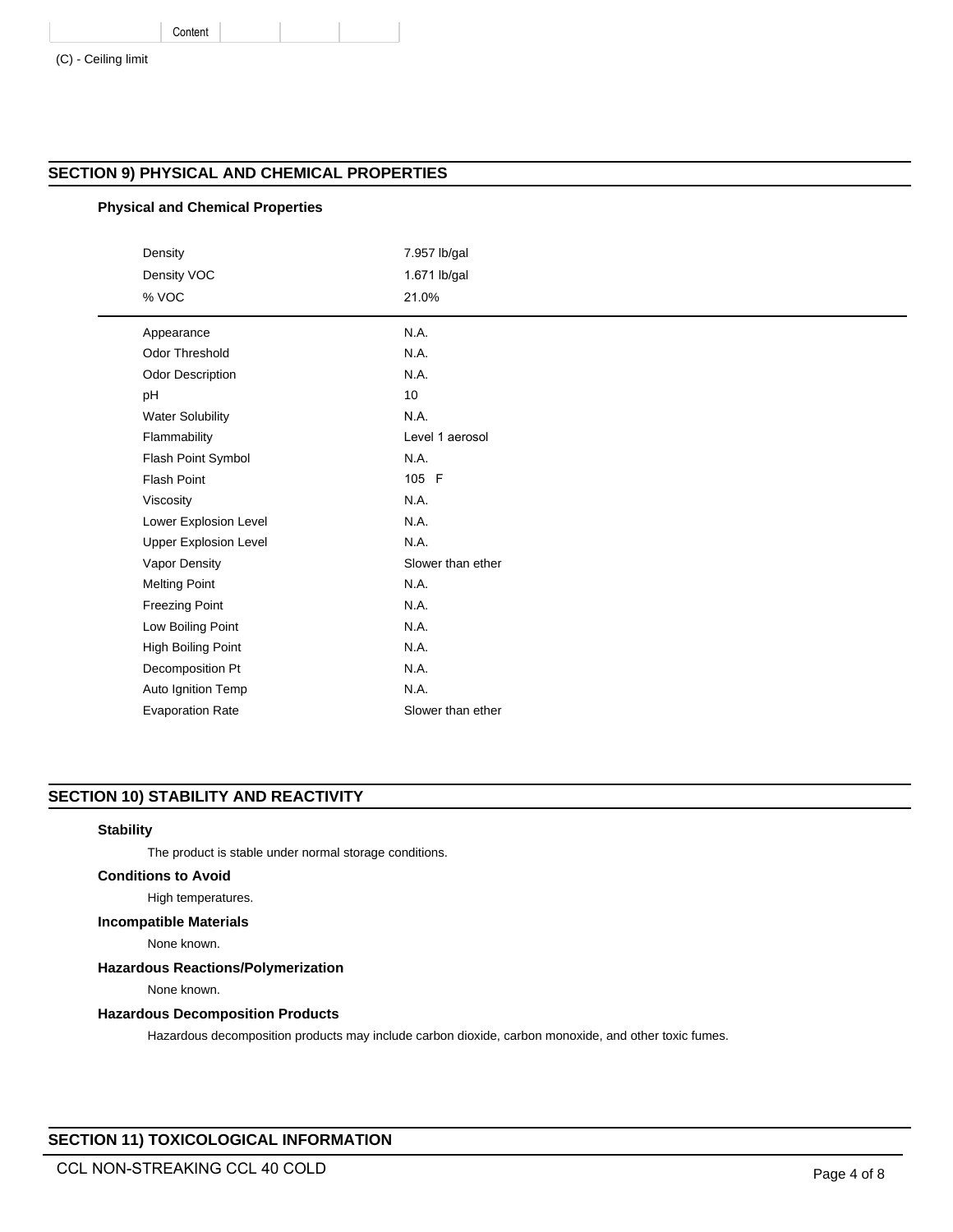## **Skin Corrosion/Irritation**

No data available

# **Classification of the substance or mixture**

There is no toxicological data available for this product.

#### **Serious Eye Damage/Irritation**

Causes eye irritation

#### **Carcinogenicity**

No data available

# **Germ Cell Mutagenicity**

#### No data available

#### **Reproductive Toxicity**

No data available

#### **Respiratory/Skin Sensitization**

No data available

#### **Specific Target Organ Toxicity - Single Exposure**

No data available

#### **Specific Target Organ Toxicity - Repeated Exposure**

No data available

#### **Aspiration Hazard**

No data available

## **Acute Toxicity**

No data available

## **Potential Health Effects - Miscellaneous**

0000064-17-5 ETHYL ALCOHOL

The following medical conditions may be aggravated by exposure: liver disease. Tests in some laboratory animals indicate this compound may have embryotoxic activity. Tests in animals demonstrate reproductive toxicity. Ingestion may cause any of the following: stupor (central nervous system depression), gastrointestinal irritation. If absorbed through the skin, may be: harmful.

## 0000064-17-5 ETHYL ALCOHOL

LC50 (mouse): Approximately 21000 ppm (4-hour exposure); cited as 39 g/m3 (4-hour exposure) (1, unconfirmed)

LD50 (oral, rat): 7060 mg/kg (41); 10600 mg/kg (41); 13660 mg/kg (37)

LD50 (oral, mouse): 3450 mg/kg (1, unconfirmed)

LD50 (oral, guinea pig): 5560 mg/kg (37)

#### 0000106-97-8 BUTANE

LC50 (mouse): 202000 ppm (481000 mg/m3) (4-hour exposure); cited as 680 mg/L (2-hour exposure) (9) LC50 (rat): 276000 ppm (658000 mg/m3) (4-hour exposure); cited as 658 mg/L (4- hour exposure) (9)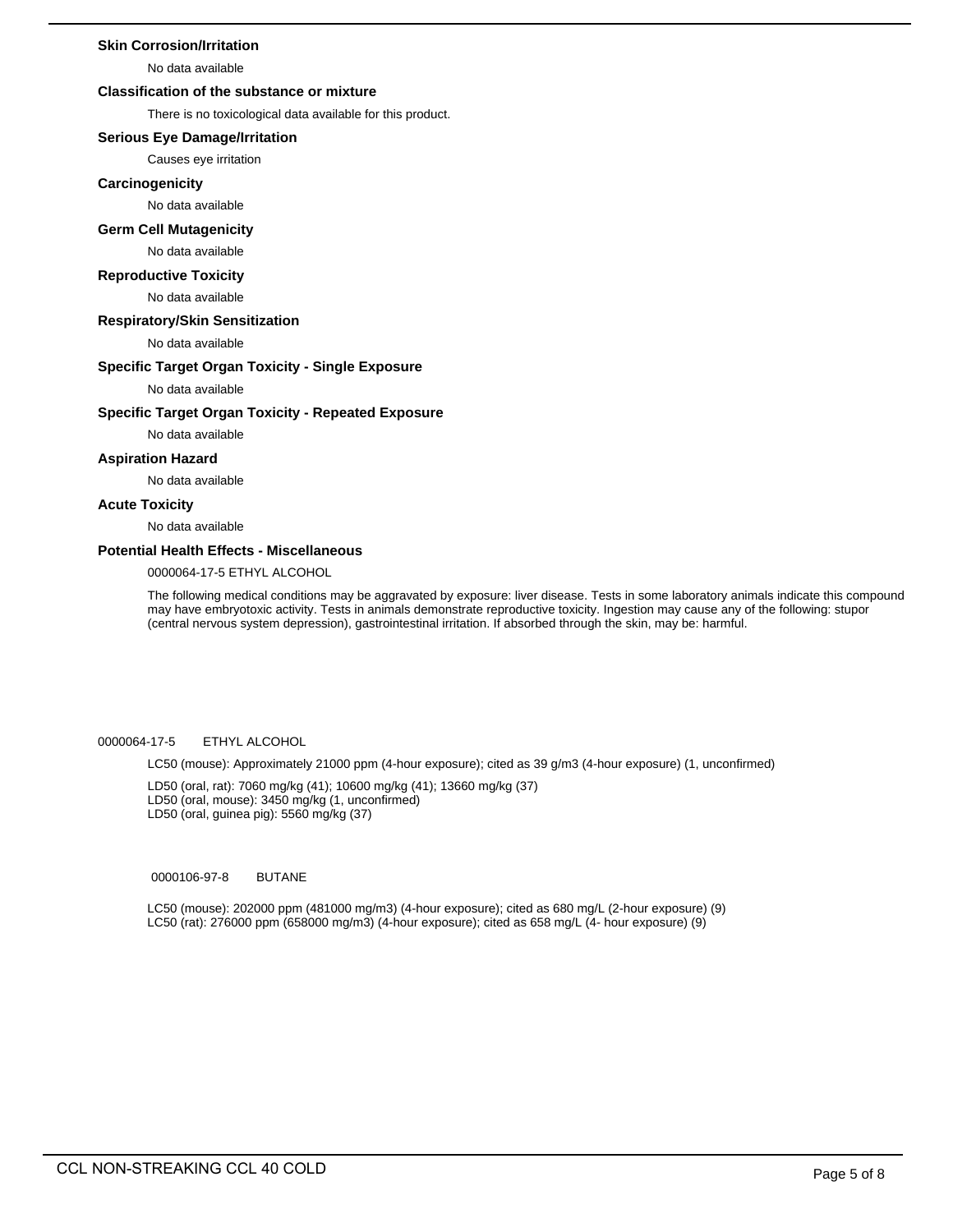# **Toxicity**

No data available

# **Classification of the substance or mixture**

There is no ecological data available for this product.

# **Persistence and Degradability**

No data available.

# **Bio-Accumulative Potential**

No data available.

# **Mobility in Soil**

No data available.

# **Other Adverse Effects**

No data available.

# **SECTION 13) DISPOSAL CONSIDERATIONS**

#### **Water Disposal**

Under RCRA, it is the responsibility of the user of the product, to determine at the time of disposal whether the product meets RCRA criteria for hazardous waste. Waste management should be in full compliance with federal, state, and local laws.

Empty containers retain product residue which may exhibit hazards of material, therefore do not pressurize, cut, glaze, weld or use for any other purposes. Return drums to reclamation centers for proper cleaning and reuse.

# **SECTION 14) TRANSPORT INFORMATION**

#### **U.S. DOT Information**

UN number: UN1950

Proper shipping name: Aerosols, non-flammable, (each not exceeding 1 L capacity) (LTD QTY) Hazard class: 2.2

## **IMDG Information**

UN number: UN1950

Proper shipping name: Aerosols, non-flammable, (each not exceeding 1 L capacity) (LTD QTY) Hazard class: 2.2

# **IATA Information**

UN number: UN1950 Proper shipping name: Aerosols, non-flammable, (each not exceeding 1 L capacity) (LTD QTY) Hazard class: 2.2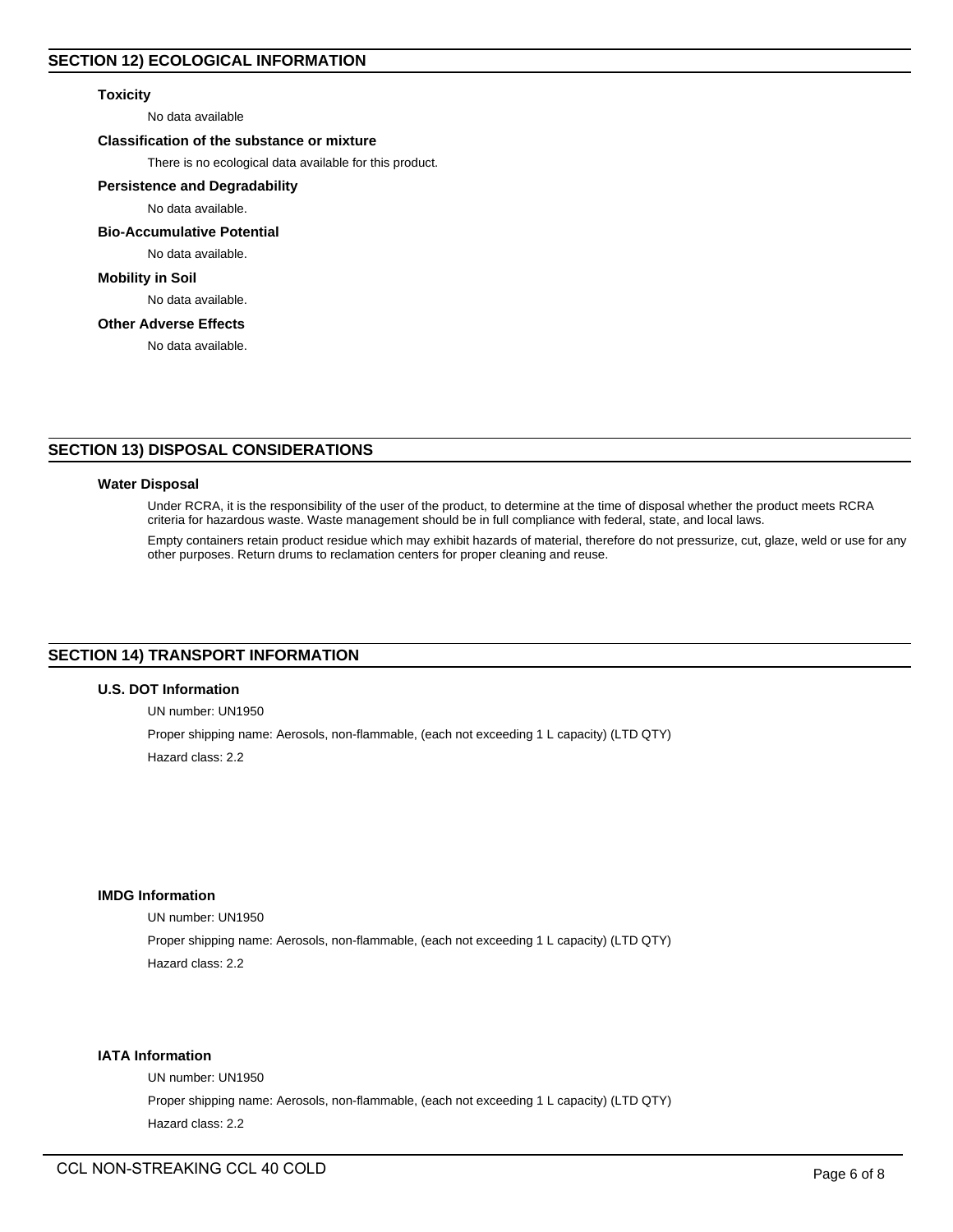| <b>CAS</b>   | <b>Chemical Name</b> | % By Weight | <b>Regulation List</b>          |
|--------------|----------------------|-------------|---------------------------------|
| 0000064-17-5 | ETHYL ALCOHOL        | 10% - 20%   | SARA312, VOC, TSCA, ACGIH, OSHA |
| 0000074-98-6 | <b>PROPANE</b>       | 1% - 5%     | SARA312, VOC, TSCA, ACGIH, OSHA |
| 0000106-97-8 | <b>BUTANE</b>        | 1% - 5%     | SARA312, VOC, TSCA, ACGIH       |
|              |                      |             |                                 |
|              |                      |             |                                 |

# **SECTION 16) OTHER INFORMATION**

#### **Glossary**

\* There are points of differences between OSHA GHS and UN GHS. In 90% of the categories, they can be used interchangeably, but for the Skin Corrosion/Irritant Category and the Specific Target Organ Toxicity (Single and Repeated Exposure) Categories. In these cases, our system will say UN GHS.

ACGIH- American Conference of Governmental Industrial Hygienists; ANSI- American National Standards Institute; Canadian TDG-Canadian Transportation of Dangerous Goods; CAS- Chemical Abstract Service; Chemtrec- Chemical Transportation Emergency Center (US); CHIP- Chemical Hazard Information and Packaging; DSL- Domestic Substances List; EC- Equivalent Concentration; EH40 (UK)- HSE Guidance Note EH40 Occupational Exposure Limits; EPCRA- Emergency Planning and Community Right-To-Know Act; ESL-Effects screening levels; HMIS- Hazardous Material Information Service; LC- Lethal Concentration; LD- Lethal Dose; NFPA- National Fire Protection Association; OEL- Occupational Exposure Limits; OSHA- Occupational Safety and Health Administration, US Department of Labor; PEL- Permissible Exposure Limit; SARA (Title III)- Superfund Amendments and Reauthorization Act; SARA 313- Superfund Amendments and Reauthorization Act, Section 313; SCBA- Self-Contained Breathing Apparatus; STEL- Short Term Exposure Limit; TCEQ- Texas Commission on Environmental Quality; TLV- Threshold Limit Value; TSCA- Toxic Substances Control Act Public Law 94- 469; TWA- Time Weighted Value; US DOT- US Department of Transportation; WHMIS- Workplace Hazardous Materials Information System.



( \* ) - Chronic effects

Caution: HMIS® ratings are based on a 0-4 rating scale, with 0 representing minimal hazards or risks, and 4 representing significant hazards or risks

# **Version 1.0:**

Revision Date: Apr 30, 2018